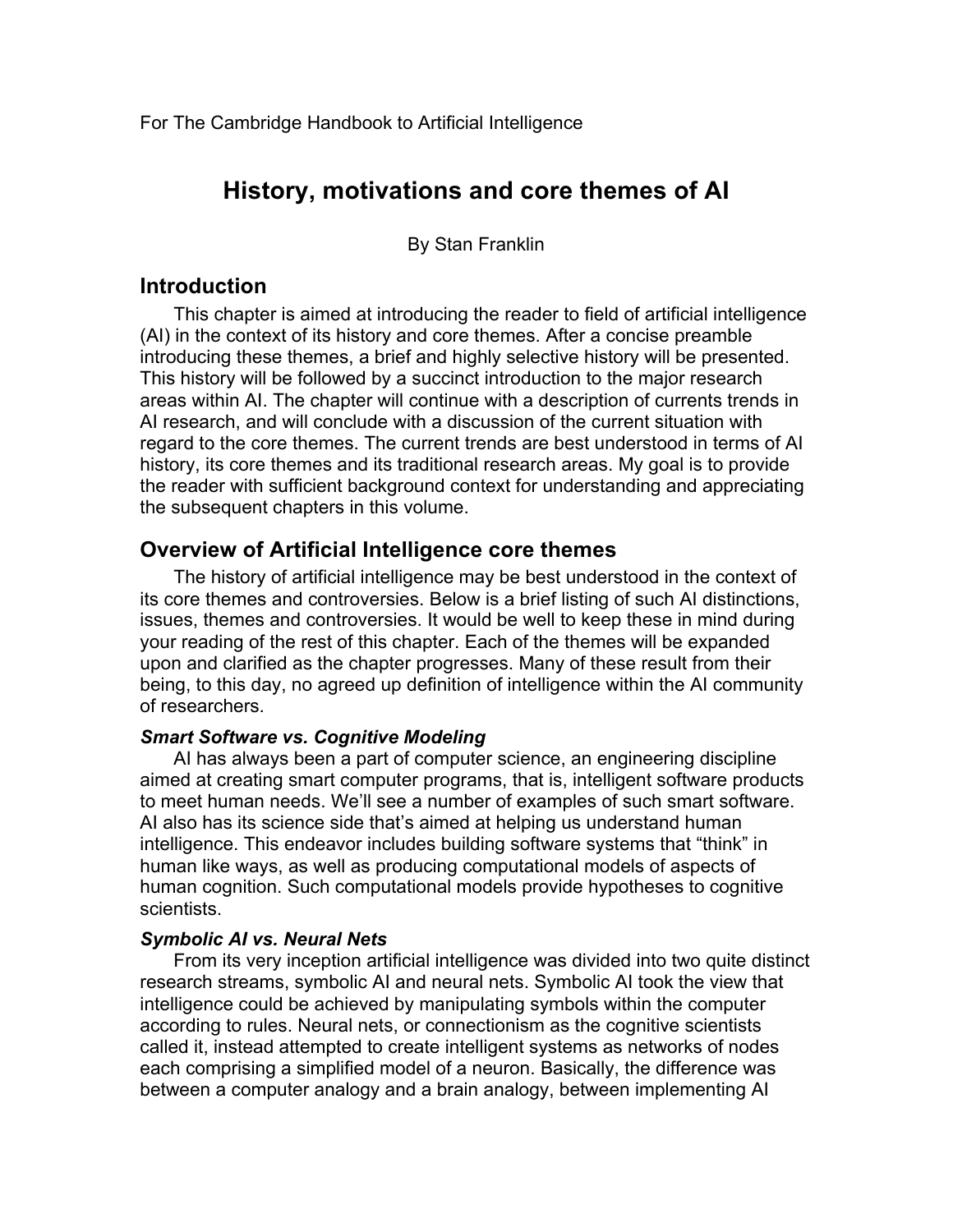systems as traditional computer programs and modeling them after nervous systems.

### *Reasoning vs. Perception*

Here the distinction is between intelligence as high-level reasoning for decision-making, say in machine chess or medical diagnosis, and the lower-level perceptual processing involved in, say machine vision, the understanding of images by identifying objects and their relationships.

### *Reasoning vs. Knowledge*

Early symbolic AI researchers concentrated on understanding the mechanisms (algorithms) used for reasoning in the service of decision-making. The assumption was that understanding how such reasoning could be accomplished in a computer would be sufficient to build useful smart software. Later, they realized that, in order to scale up for real-world problems, they had to build significant amounts of knowledge into their systems. A medical diagnosis system had to know much about medicine, as well as being able to draw conclusions.

### *To Represent or Not*

Such knowledge had to be represented somehow within the system, that is, the system had to somehow model its world. Such representation could take various forms, including rules. Later, a controversy arose as to how much of such modeling actually needed to be done. Some claimed that much could be accomplished without such internal modeling.

### *Brain in a Vat vs. Embodied AI*

The early AI systems had humans entering input into the systems and acting on the output of the systems. Like a "brain in a vat" these systems could neither sense the world nor act on it. Later, AI researchers created embodied, or situated) AI systems that directly sensed their worlds and also acted on them directly. Real world robots are examples of embodied AI systems.

#### *Narrow AI vs. Human Level Intelligence*

In the early days of AI many researchers aimed at creating human-level intelligence in their machines, the so-called "strong AI." Later, as the extraordinary difficulty of such an endeavor became more evident, almost all AI researchers built systems that operated intelligently within some relatively narrow domain such as chess or medicine. Only recently has there been a move back in the direction of systems capable of a more general, human-level intelligence that could be applied broadly across diverse domains.

# *Some Key Moments in AI*

### *McCulloch and Pitts*

The neural nets branch of AI began with a very early paper by Warren McCulloch and Walter Pitts (1943). McCulloch, a professor at the University of Chicago, and Pitts, then an undergraduate student, developed a much-simplified model of a functioning neuron, a McCulloch-Pitts unit. They showed that networks of such units could perform any Boolean operation (and, or, not) and,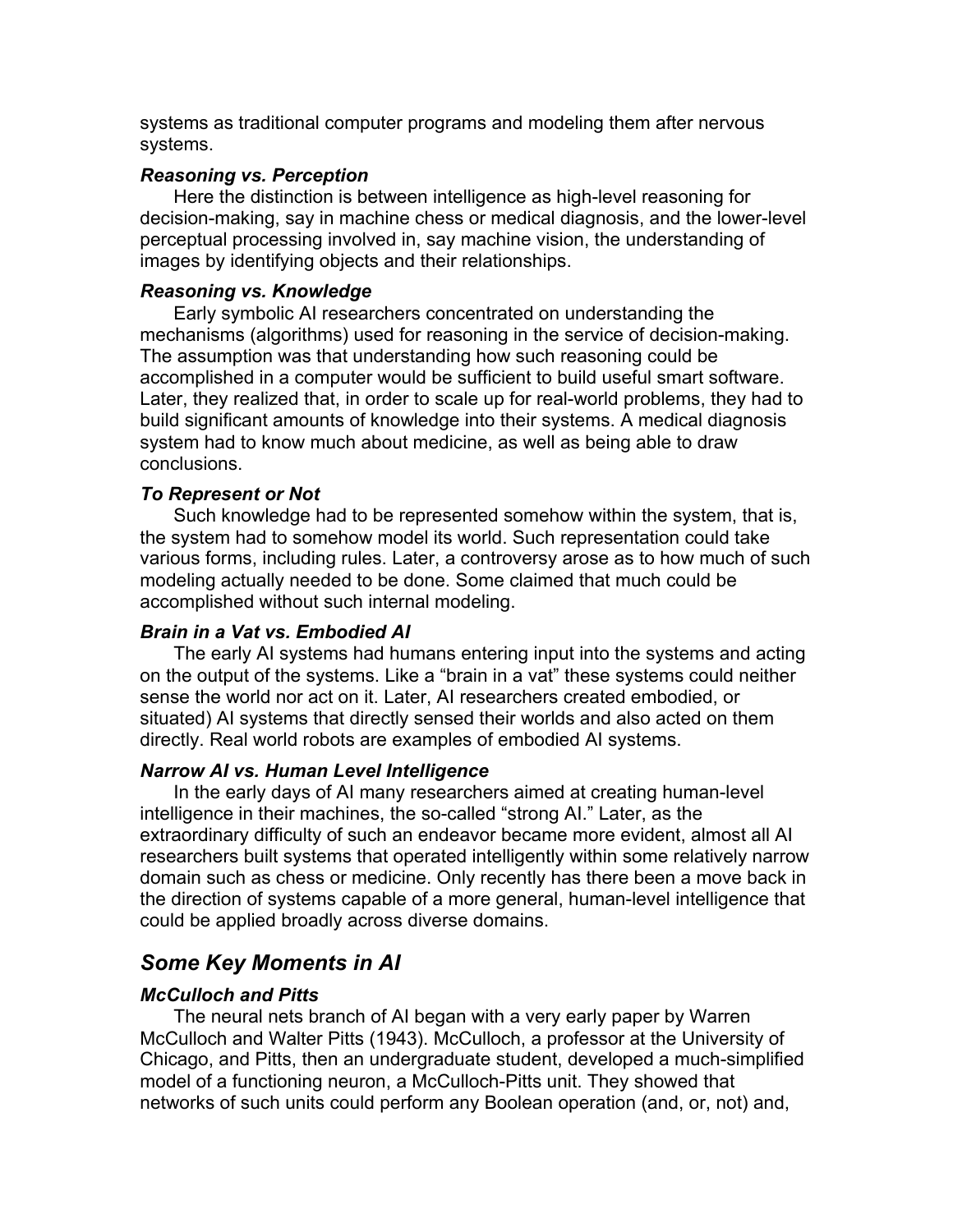thus, any possible computation. Each of these units compared the weighted sum of its inputs to a threshold value to produce a binary output. Neural Nets AI, and also computational neuroscience, thus was born.

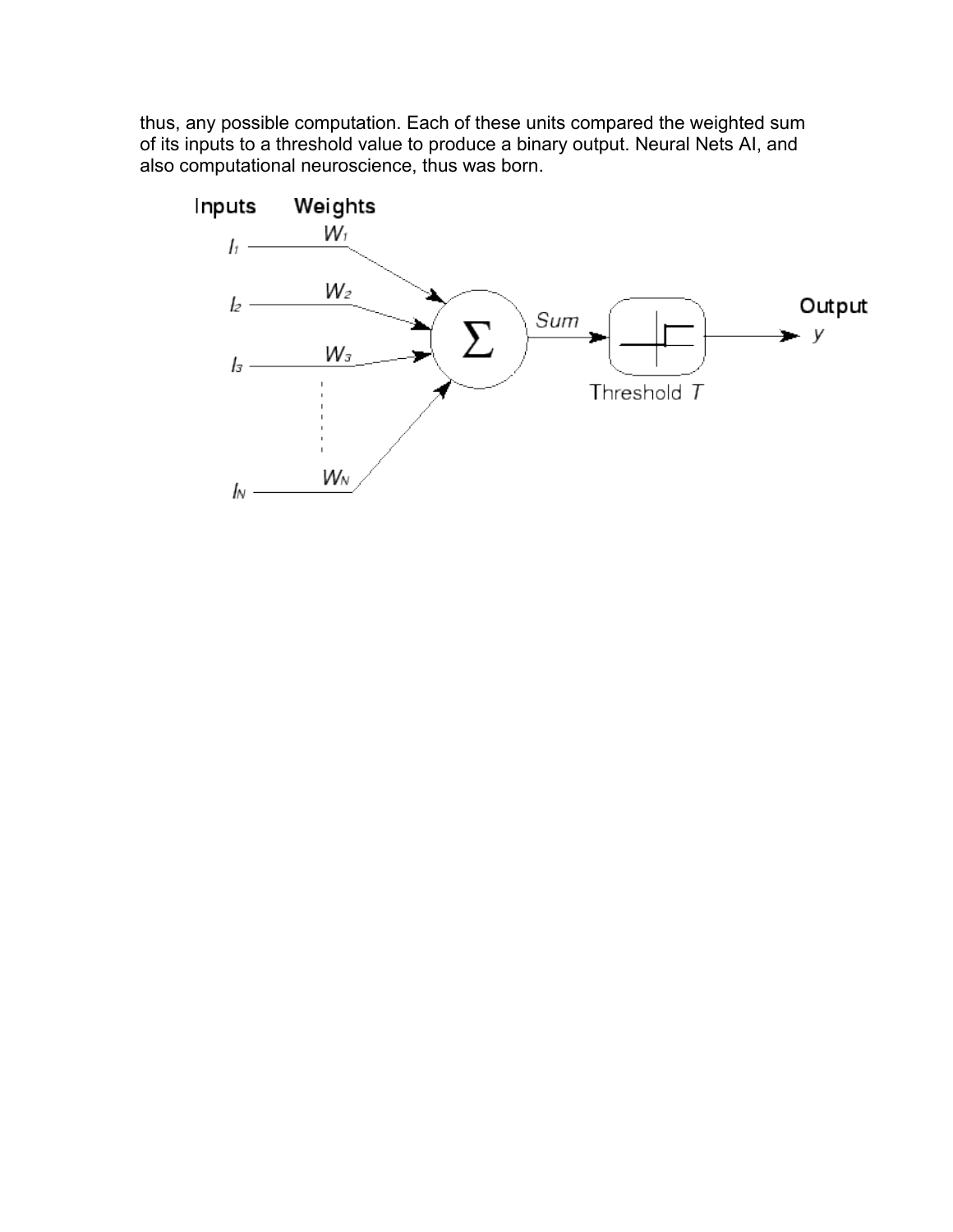

#### *Alan Turing*

Alan Turing, a Cambridge mathematician of the first half of the twentieth century, can be considered the father of computing (its grandfather was Charles Babbage during the mid-nineteenth century) and the grandfather of artificial intelligence. During the Second World War in 1939-1994 Turing pitted his wits against the Enigma cipher machine, the key to German communications. He led in developing the British Bombe, an early computing machine that was used over and over to decode messages encoded using the Enigma.

During the early twentieth century Turing and others were interested in questions of computability. They wanted to formalize an answer to the question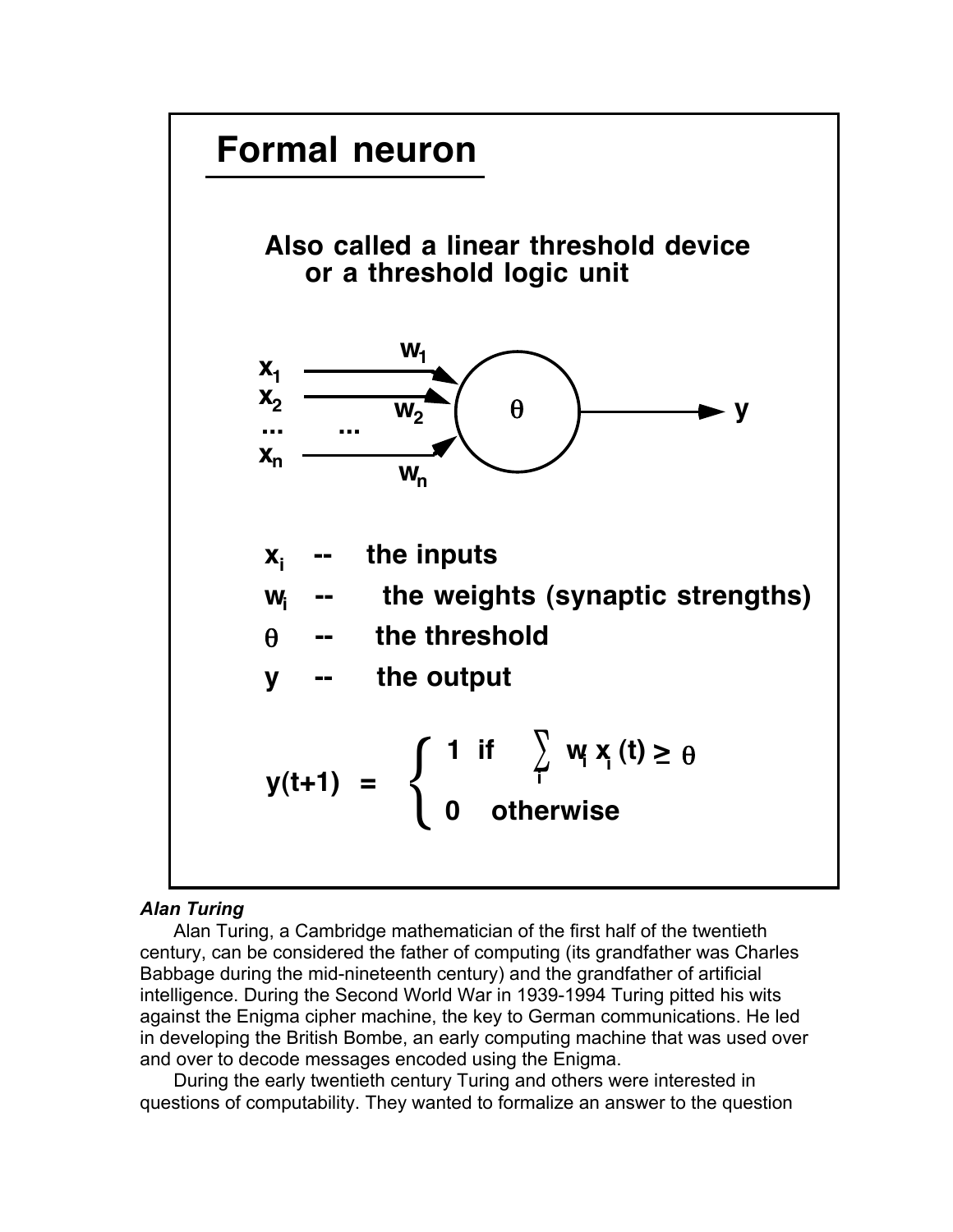of which problems can be solved computationally. Several people developed distinct such formalisms. Turing offered the Turing Machine (1936), Alonzo Church the Lambda Calculus (1936), and Emil Post the Production System (1943). These three apparently quite different formal systems soon proved to be logically equivalent in defining computability, that is, for specifying those problems that can be solved by a program running on a computer. The Turing machine proved to be the most useful formalization, and is the one most often used in theoretical computer science.

In 1950 Turing published the very first paper suggesting the possibility of artificial intelligence (1950). In it he first described what we now call the Turing test, and offered it as a sufficient condition for the existence of AI. The Turing test has human testers conversing in natural language without constraints via terminals with either a human or an AI natural language program, both hidden from view. If the testers can't reliably distinguish between the human and the program, intelligence is ascribed to the program. In 1991 Hugh Loebner established the Loebner Prize, which would award \$100,000 to the first AI program to pass the Turing Test. As of this writing, the Loebner Prize has not been awarded.

#### *Dartmouth Workshop*

The Dartmouth Workshop served to bring researchers in this newly emerging field together to interact and to exchange ideas. Held during August of 1956, the workshop marks the birth of artificial intelligence. AI seems alone among disciplines in having a birthday. Its parents included John McCarthy, Marvin Minsky, Herbert Simon and Allen Newell. Other eventually prominent attendees were Claude Shannon of Information Theory fame, Oliver Selfridge, the developer of Pandemonium Theory, and Nathaniel Rochester, a major designer of the very early IBM 701 computer.

John McCarthy, on the Dartmouth faculty at the time of the Workshop, is credited with having coined the name Artificial Intelligence. He was also the inventor of LISP, the predominant AI programming language for a half century. McCarthy subsequently joined the MIT faculty and, later, moved to Stanford where he established their AI Lab. As of this writing he's still an active AI researcher.

Marvin Minsky helped to found the MIT AI Lab where he remains an active and influential AI researcher until the time of this writing.

Simon and Newell brought the only running AI program, the logical theorist, to the Dartmouth Workshop. It operated by means-ends analysis, an AI planning algorithm. At each step it attempts to choose an operation (means) that moves the system closer to its goal (end). Herbert Simon and Allen Newell founded the AI research lab at Carnegie Mellon University. Newell passed away in 1992, and Simon in  $2001$ .

#### *Samuel's Checker Player*

Every computer scientist knows that a computer only executes an algorithm it was programmed to run. Hence, it can only do what its programmer told it to do. Therefore it cannot know anything its programmer didn't, nor do anything its programmer couldn't. This seemingly logical conclusion is, in fact, simply wrong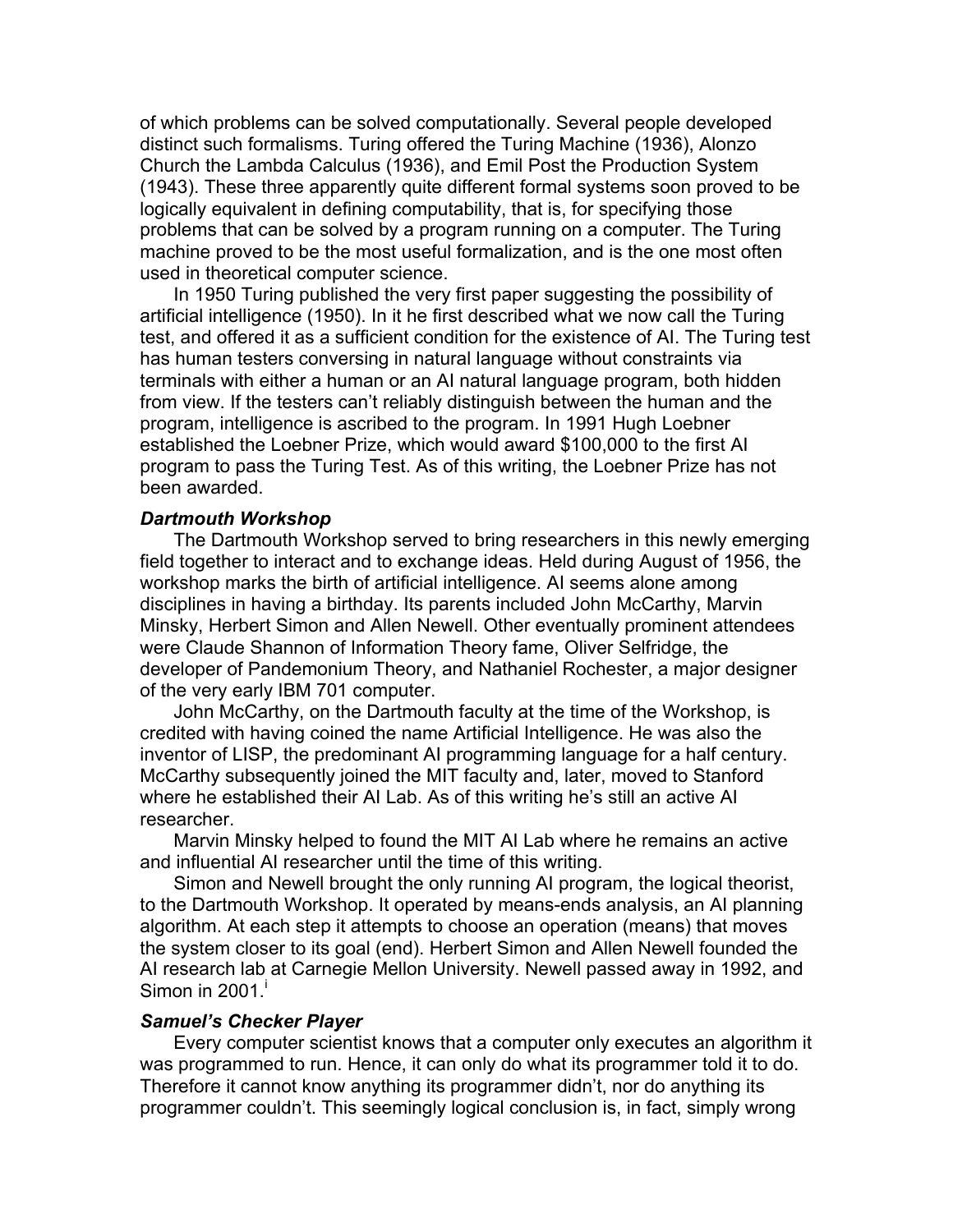because it ignores the possibility of a computer being programmed to learn. Such machine learning, later to become a major subfield of AI, began with Arthur Samuel's checker playing program (1959). Though Samuel was initially able to beat his program, after a few months of learning it's said that he never won another game from it. Machine learning was born.

### *Minsky's Dissertation*

In 1951, Marvin Minsky and Dean Edmonds build the SNARC, the first artificial neural network that simulated a rat running a maze. This work was the foundation of Minsky's Princeton dissertation (1954). Thus one of the founders and major players in symbolic AI was, initially, more interested in neural nets and set the stage for their computational implementation.

### *Perceptrons and the Neural Net Winter*

Frank Rosenblatt's perceptron (1958) was among the earliest artificial neural nets. A two-layer neural net best thought of as a binary classifier system, a perceptron maps its input vector into a weighted sum subject to a threshold, yielding a yes or no answer. The attraction of the perceptron was due to a supervised learning algorithm, by means of which a perceptron could be taught to classify correctly. Thus neural nets contributed to machine learning.

Research on perceptrons came to an inglorious end with the publication of the Minsky and Pappert book (1969) in which they showed the perceptron incapable of learning to classify as true or false the inputs to such simple systems as the exclusive or (XOR – either A or B but not both). Minsky and Papert also conjectured that even mulit-layered perceptrons would prove to have similar limitations. Though this conjecture proved to be mostly false, the government agencies funding AI research took it seriously. Funding for neural net research dried up, leading to a neural net winter that didn't abate until the publishing of the Parallel Distributing Processing volumes (McClelland and Rumelhart 1986, Rumelhart and McClelland 1986).

#### *The Genesis of Major Research Areas*

Early in its history the emphasis of AI research was largely toward producing systems that could reason about high-level, relatively abstract, but artificial problems, problems that would require intelligence if attempted by a human. Among the first of such systems was Simon and Newell's general problem solver (Newell, Shaw, Simon 1959), which, like its predecessor the logical theorist, used means ends analysis to solve a variety of puzzles. Yet another early reasoning system was Gelernter's geometry theorem prover,

Another important subfield of AI is natural language processing, concerned with systems that understand. Among the first such was SHRDLU (Winograd 1972), named after the order of keys on a linotype machine. SHRDLU could understand and execute commands in English ordering it to manipulate wooden blocks, cones, spheres, etc. with a robot arm in what came to be known as a blocks world. SHRDLU was sufficiently sophisticated to be able to use the remembered context of a conversation to disambiguate references.

It wasn't long, however, before AI researchers realized that reasoning wasn't all there was to intelligence. In attempting to scale their systems up to deal with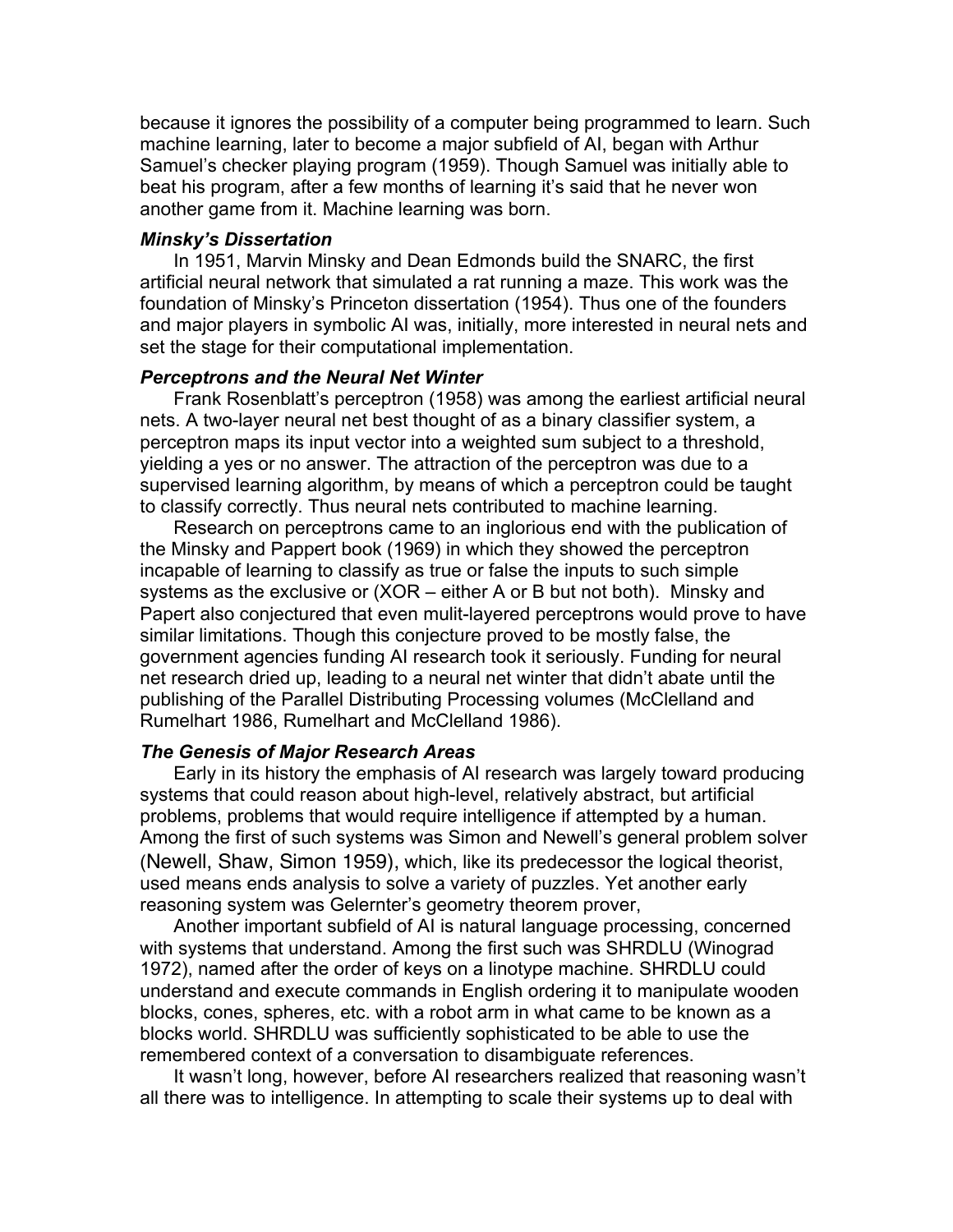real world problems, they ran squarely into the wall of the lack of knowledge. Real world problems demanded that the solver know something. So, knowledge based systems, often called expert systems, were born. The name came from the process of knowledge engineering, of having knowledge engineers laboriously extract information from human experts, and handcraft that knowledge into their expert systems.

Lead by chemist Joshua Lederberg, and AI researchers Edward Feigenbaum and Bruce Buchanan, the first such expert system, called Dendral was an expert in organic chemistry. DENDRAL helped to identify the molecular structure of organic molecules by analyzing data from a mass spectrometer and employing its knowledge of chemistry (Lindsay, Buchanan, Feigenbaum, and Lederberg. 1980). The designers of DENDRAL added knowledge to its underlying reasoning mechanism, an inference engine, to produce an expert system capable of dealing with a complex, real world problem.

A second such expert system, called Mycin (Davis, Buchanan and Shortliffe. 1977), helped physicians diagnose and treat infectious blood diseases and meningitis. Like DENDRAL, Mycin relied on both hand crafted expert knowledge and a rule based inference engine. The system was successful in that it could diagnose difficult cases as well as the most expert physicians, but unsuccessful in that it was never fielded. Inputting information into Mycin required about twenty minutes. A physician would spend at most five minutes on such a diagnosis.

### *Research During the Neural Net Winter*

Beginning with the publication of *Perceptrons* (Minsky and Papert 1969), the neural net winter lasted almost twenty years. The book had mistakenly convinced government funding agencies that the neural net approach was unpromising. In spite of this appalling lack of funding, significant research continued to be performed around the world. Intrepid researchers who somehow managed to keep this important research going included Amari and Fukushima in Japan, Grossberg and Hopfield in the United States, Kohonen in Finland, and von der Malsberg in Germany. Much of this work concerned self-organization of neural nets, and learning therein. Much was also motivated by the backgrounds of these researchers in neuroscience.

#### *The Rise of Connectionism*

The end of the neural net winter was precipitated by the publication of the two Parallel Distributed Processing volumes (Rumelhart and McClelland 1986, McClelland and Rumelhart 1986). They were two massive, edited volumes with chapters authored by members of the PDP research group, then at the University of California, San Diego. These volumes gave rise to the application of artificial neural nets, soon to be called connectionism, to cognitive science. Whether connectionism was up to the job of explaining mind, rapidly became a hot topic of debate among philosophers, psychologists and AI researchers (Fodor and Pylyshyn 1988, Smolensky 1987, Chalmers 1990). The debate has died down with no declared winner, and with artificial neural nets becoming an established player in the current AI field.

In addition to its success in the guise of connectionism for cognitive modeling, artificial neural nets have found a host of practical applications. Most of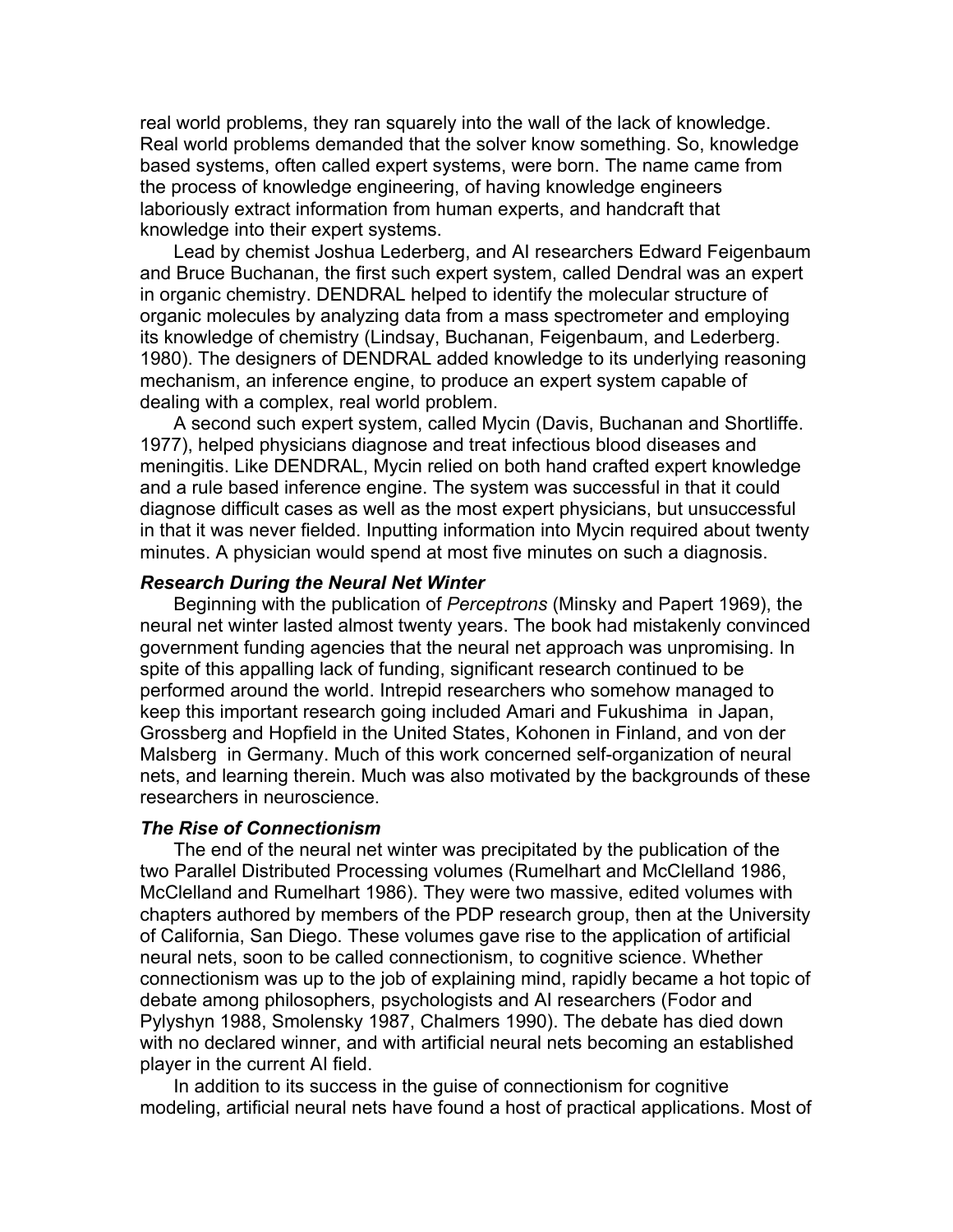these involve pattern recognition. They include mutual fund investing, fraud detection, credit scoring, real estate appraisal, and a host of others. This wide applicability has been primarily the result of a widely used training algorithm called back propagation. Though subsequently traced to much earlier work, back propagation was rediscovered by the PDP research group, and constituted the preeminent tool for the research reported in the two PDP volumes.

#### *The AI Winter*

Due to what turned out to be an overstatement of the potential and timing of artificial intelligence, symbolic AI suffered its own winter. As an example, in 1965 Herbert Simon predicted "machines will be capable, within twenty years, of doing any work that a man can do." This and other such predictions did not come to pass. As a result, by the mid-nineteen-eighties government agency funding for AI began to dry up and commercial investment became almost non-existent. Artificial intelligence became a taboo word in the computing industry for a decade or more, in spite of the enormous success of expert systems (more below). The AI spring didn't arrive until the advent of the next "killer" application, video games (again more below).

#### *Soft computing*

The term "soft computing" refers to a motley assemblage of computational techniques designed to deal with imprecision, uncertainty, approximation, partial truths, etc. Its methods tend to be inductive rather than deductive. In addition to neural nets, which we've already discussed, soft computing includes evolutionary computation, fuzzy logic, and Bayesian networks. We'll describe each in turn.

Evolutionary computation began with a computational rendition of natural selection called genetic algorithms (Holland 1975). A population search algorithm, it typically begins with a population of artificial genotypes representing possible solutions to the problem at hand. The members of this population are subjected to mutation (random changes) and crossover (the intermixing of two genotypes). The resulting new genotypes are input to a fitness function that measures the quality of the genotype. The most successful of these genotypes constitute the next population, and the process repeats. If well designed, the genotypes in the population tend over time to become much alike, thus converging to a desired solution and completing the genetic algorithm. In addition, evolutionary computation also includes classifier systems, which combine rule-based and reinforcement ideas with genetic algorithms. Evolutionary computation also includes genetic programming, a method of using genetic algorithms to search for computer programs, typically in LISP, that will solve a given problem.

Derived from Zadeh's fuzzy set theory, in which degrees of set membership between 0 and 1 are assigned (1965), fuzzy logic has become a mainstay of soft computing. Using if then rules with fuzzy variables, fuzzy logic has been employed in a host of control applications including home appliances, elevators, automobile windows, cameras and video games. References are not given since these commercial applications are almost always proprietary.

A Bayesian network, with nodes representing situations, uses Bayes' theorem on conditional probability to associate a probability with each of its links.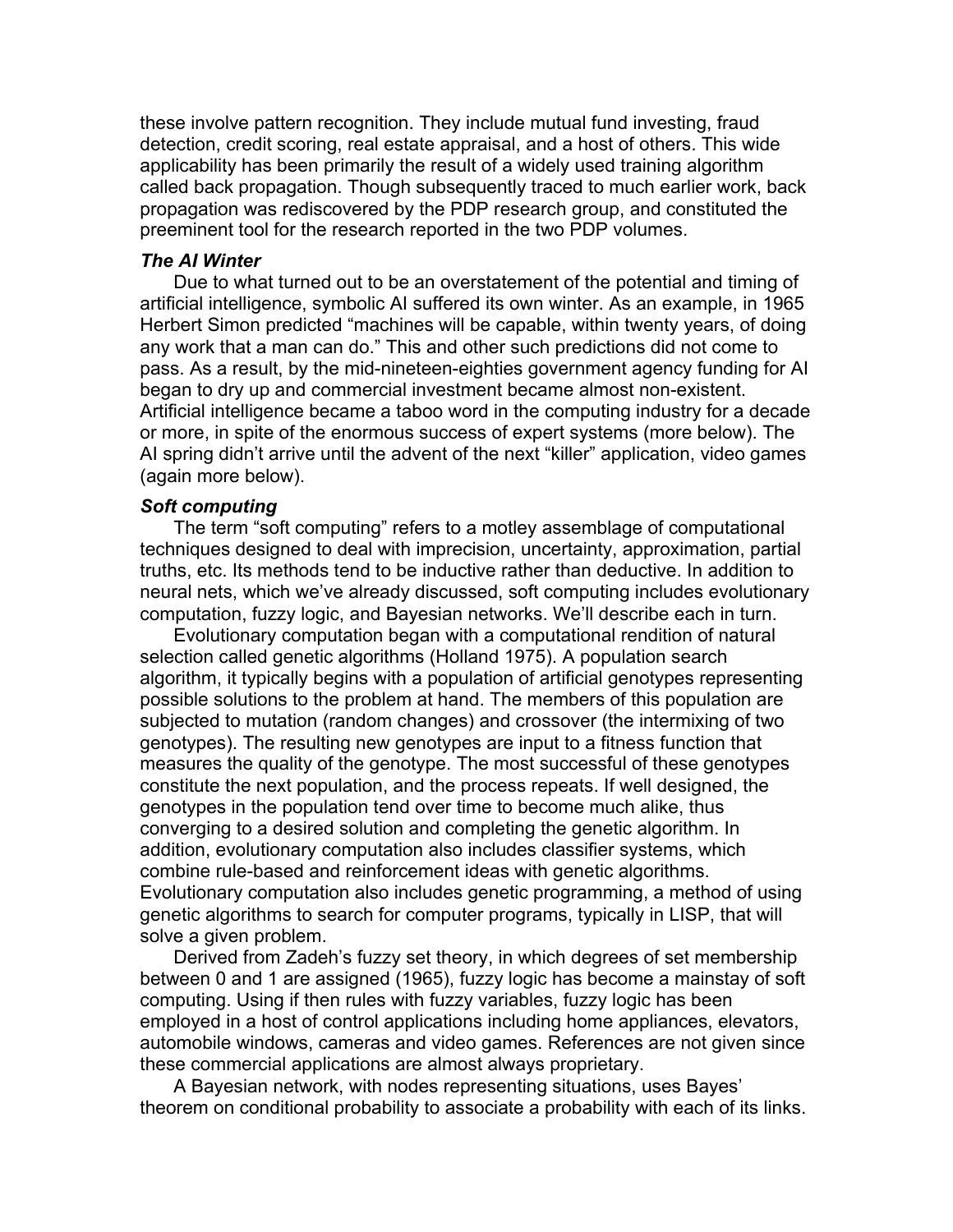Such Bayesian networks have been widely used for cognitive modeling, gene regulation networks, decision support systems, etc. They are an integral part of soft computing.

## **Recent Major Accomplishments**

We'll conclude our brief history of AI with an account of some of its relatively recent major accomplishments. These include expert systems, chess players, theorem provers, and a new killer application. Each will be described in turn.

#### *Knowledge based expert systems*

Though knowledge based expert systems made their appearance relatively early in AI history, they became a major, economically significant, AI application somewhat later. Perhaps the earliest such commercially successful expert system was R1, later renamed XCON (McDermott 1980). XCON saved millions for DEC (Digitial Equipment Corporation) by effectively configuring their VAX computers before delivery, rather than having DEC engineers solve problems after their delivery. Other such applications followed, including diagnostic and maintenance systems for Campbell Soups' cookers and GE locomotives. A Ford Motor Company advertisement for a piece of production machinery stipulated that such a diagnostic and maintenance expert system be a part of every proposal. One book detailed 2500 fielded expert systems. Expert systems constituted the first AI killer application. It was not to be the last.

### *Deep Blue beating Kasparov*

Early AI researchers tended to work on problems that would require intelligence if attempted by a human. One such problem was playing chess. AI chess players appeared not long after Samuel's checker player. Among the most accomplished of these chess playing systems was IBM's Deep Blue, which in 1997 succeeded in defeating world champion Gary Kasparov in a six-game match, belatedly fulfilling another of Herbert Simon's early predictions. Though running on a specially built computer and provided with much chess knowledge, Deep Blue depended ultimately upon traditional AI game-playing algorithms. The match with Kasparov constituted an AI triumph.

### *Solution of the Robbins conjecture*

Another, even greater, AI triumph was soon to follow. In a 1933 paper E.V. Huntington gave a new set of three axioms that characterized a Boolean algebra, a formal mathematical system important to theoretical computer science. The third of these axioms was so complex as to be essentially unusable. Thus motivated, Herbert Robbins soon replaced this third axiom with a simpler one, and conjectured that this new three-axiom set also characterized Boolean algebras. This Robbins conjecture remained one of a host of such in the mathematical literature until the prominent logician and mathematician Alfred Tarski called attention to it, turning it into a famous unsolved problem. After resisting the efforts of human mathematicians for over half a century, the Robbins conjecture finally succumbed to the banishments of a *general purpose* AI automatic theorem prover called EQP (EQuational Prover). Where humans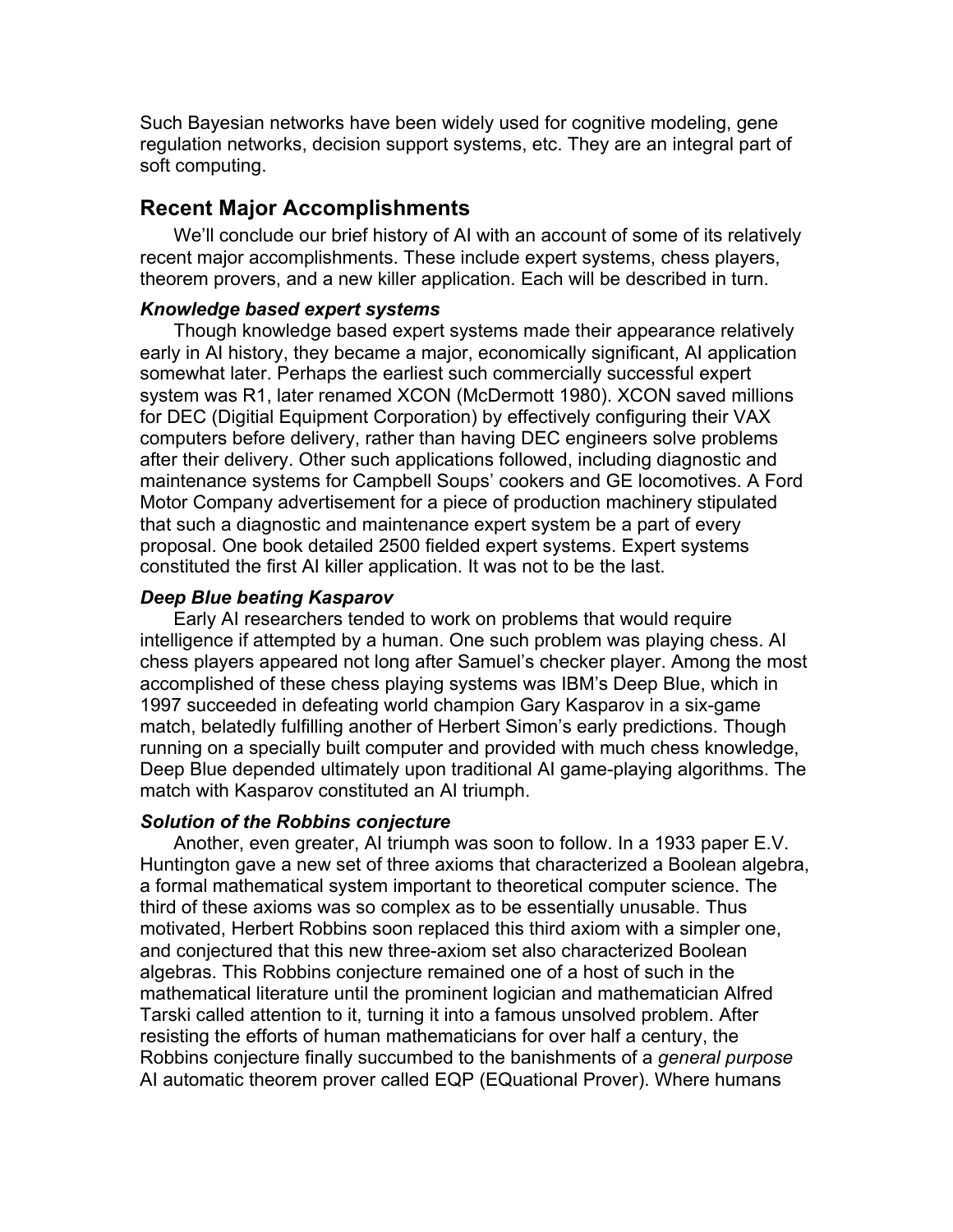had failed, EQP succeeded in proving the Robbins conjecture to be true (McCune1997).

### *Games—the Killer App*

Employing more AI practitioners than any other, the computer and video game industry is enjoying a screaming success. According to one reliable source, the Entertainment Software Association, 2004 sales topped seven billion dollars, with almost 250 million such games sold. AI's role in this astounding success is critical; its use is essential to producing the needed intelligent behavior on the part of the virtual characters who populate the games. Wikipedia has an entry entitled "game artificial intelligence" that includes a history of the ever increasing sophistication of AI techniques used in such games, as well as references to a half-dozen or so books on applying AI to games. At this writing there seems to be an unbounded demand for AI workers in the game industry. This highly successful commercial application is yet another triumph for AI.

# **Major AI Research Areas**

There are almost a dozen distinct subfields of AI research each with its own specialized journals, conferences, workshops, etc. This section will provide a concise account of the research interests in each of these subfields.

#### *Knowledge Representation*

Every AI system, be it a classical AI system with humans providing input and using the output, or an autonomous agent (Franklin and Graesser 1997), must somehow translate input (stimuli) into information or knowledge to be used to select output (action). This information or knowledge must somehow be represented within the system so that it can be processed to help determine output or action. The problems raised by such representation constitute the subject matter of research in the AI subfield commonly referred to as knowledge representation.

In AI systems, one encounters knowledge represented using such logical formalisms such as propositional logic and first-order predicate calculus. One may also find network representations such as semantic nets whose nodes and links have labels providing semantic content. The underlying idea is that a concept, represented by a node, gains meaning via it relationships (links) to other concepts. More complex data structures such as production rules, frames, and fuzzy sets are also used. Each of these data structures has its own type of reasoning or decision-making apparatus, its inference engine.

The issue of to represent or not seems to have been implicitly settled, as the arguments have died down. Rodney Brooks of the MIT AI Lab seems to have made his point that more than was previously thought could be accomplished without representation (1991). His opponents, however, have carried the day, in that representations continue to be widely used. I believes that representations are critical for the process of deciding what action to take, and much less so for the process of executing the action. This seems to be the essence of the issue.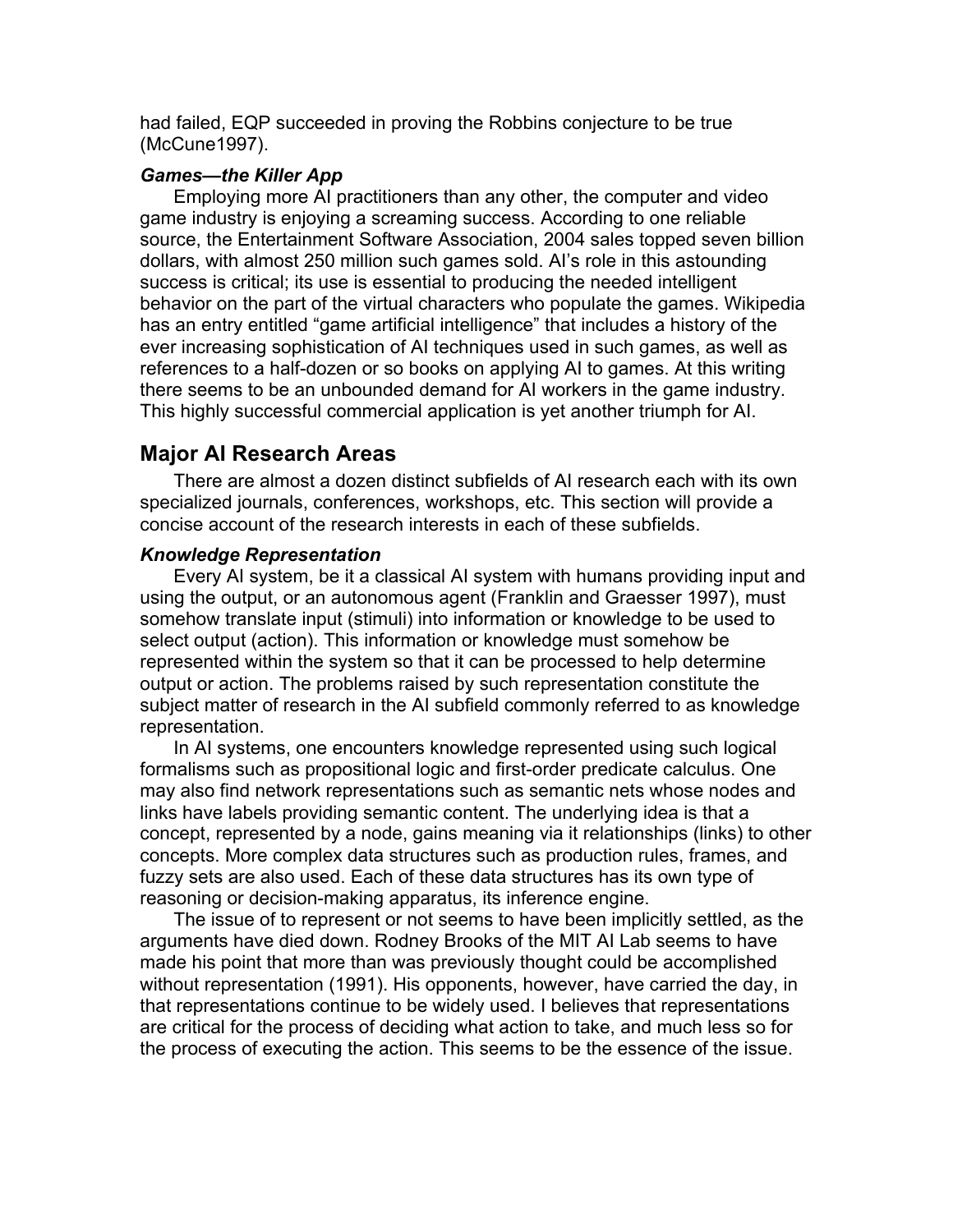#### *Heuristic Search*

Search problems such as the traveling salesman problem have been studied in computer science almost since its inception. For example, find the most efficient route for a salesman to take to visit each of N cities exactly once. All known algorithms for finding optimal solutions to such a problem increase exponentially with N, meaning that for large numbers of cities no optimal solution can be found. However, good enough solutions can be found using heuristic search algorithms from AI. Such algorithms employ knowledge of the particular domain in the form of heuristics, rules of thumb, that are not guaranteed to find the best solution, but that most often find a good enough solution.

Such heuristic search algorithms are widely used for scheduling, for data mining (finding patterns in data), for constraint satisfaction problems, for games, for searching the web, and for many other such applications.

#### *Planning*

An AI planner is a system that automatically devises a sequence of actions leading from an initial real world state to a desired goal state. Planners may be used, for example, to schedule work on a shop floor, to find routes for package delivery, or to assign usage of the Hubble telescope. Research on such planning programs is a major subfield of AI. Fielded applications are involved in space exploration, military logistics, and plant operations and control.

#### *Expert Systems*

Knowledge based expert systems were discussed in the previous sections. As a subfield of AI expert systems researchers are concerned with reasoning (improving inference engines for their systems), knowledge representation (how to represent needed facts to their systems) and knowledge engineering (how to elicit knowledge that's sometimes implicit from experts. As we've seen above, their fielded applications are legion.

#### *Machine Vision*

Machine or computer vision is a subfield of AI devoted to the automated understanding of visual images, typically digital photographs. Among its many applications are product inspection, traffic surveillance and military intelligence<sup>"</sup>. With images multiplying every few seconds from satellites, high-flying spy planes and autonomous drones, there aren't enough humans to interpret and index the objects in the images so that they can be understood and located. Research toward automating this process is just starting. AI research in machine vision is also beginning to be applied to security video cameras so as to understand scenes an alert humans when necessary.

#### *Machine Learning*

The AI subfield of machine learning<sup>iii</sup> is concerned with algorithms that allow AI systems to learn (see Samuel's checker player above). Though machine learning is as old as AI itself, its importance has increased as more and more AI systems, especially autonomous agents (see below), are operating in progressively more complex and dynamically changing domains. Much of machine learning is supervised learning in which the system is instructed using training data. Unsupervised, or self-organizing systems, as mentioned above, are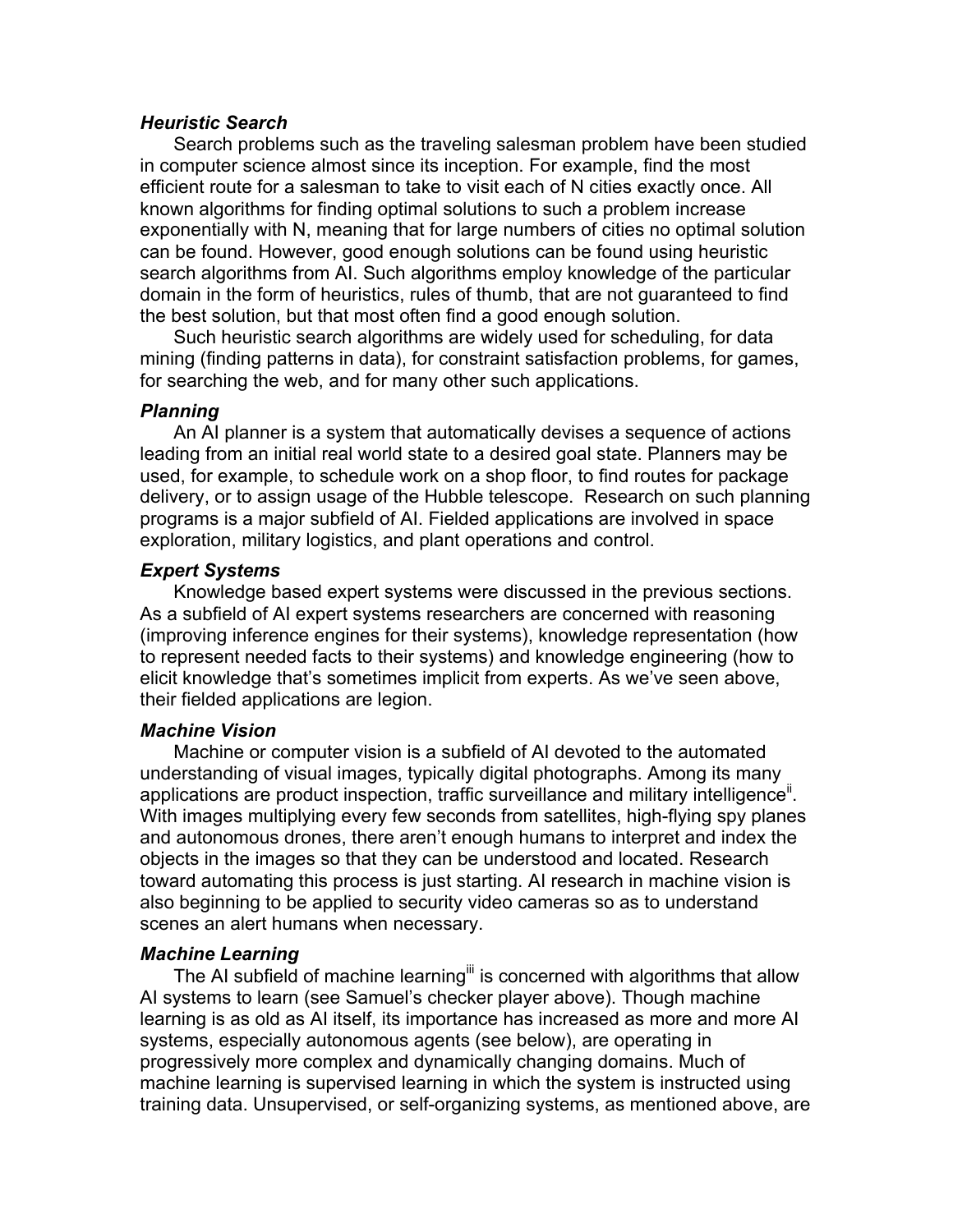becoming common. Reinforcement learning, accomplished with artificial rewards, is typical for learning new tasks. There is even a new subfield of machine learning devoted to developmental robotics, robots that go through a rapid early learning phase as do human children.

### *Natural Language Processing*

The AI subfield of natural language processing includes both the generation and the understanding of natural language, usually text. It's history dates back to the Turing test (see above). Today it's a flourishing field of research into machine translation, question answering, automatic summarization, speech recognition and other areas. Machine translators, though typically only 90% or so accurate, can increase the productivity of human translators fourfold. Text recognition systems are being developed for the automatic input of medical histories. Voice recognition enables spoken commands to a computer and even dictation.

### *Software agents*

An autonomous agent is defined to be a system situated in an environment, and a part of that environment, that senses the environment and acts on it, over time, in pursuit of its own agenda, in such a way that its actions can influence what it later senses (Franklin and Graesser 1997). Artificial autonomous agents include software agents and some robots. Autonomous software agents come in several varieties. Some like the author's IDA "live" in an environment including databases and the internet, and autonomously perform a specified task such as assigning new jobs for sailors at the end of a tour of duty. Others, sometimes called avatars, have virtual faces or bodies displaying on monitors that allows them to interact more naturally with humans, often providing information. Still others, called conversational virtual agents, simulate humans, and interact conversationally with them in chat rooms, some so realistically as to be mistaken for human<sup>iv</sup>. Finally, there are virtual agents as characters in computer and video games.

#### *Intelligent Tutoring Systems*

Intelligent tutoring systems are AI systems, typically software agents, whose task it is to tutor students interactively one on one, much as a human tutor would. Results from early efforts in this direction were disappointing. Later systems were more successful in domains such as mathematics that lend themselves to short answers from the student. More recently intelligent tutoring systems like AutoTutor have been developed that can deal appropriately with full paragraphs written by the student. Today the major bottleneck in this research is getting domain knowledge into the tutoring systems. As a result, research in various authoring tools has flourished.

### *Robotics*

In its early days robotics was a subfield of mechanical engineering with most research being devoted to developing robots capable of executing particular actions, such as grasping, walking, etc. Their control systems were purely algorithmic, with no AI components. As robots became more capable, the need for more intelligent control structures became apparent, and cognitive robotics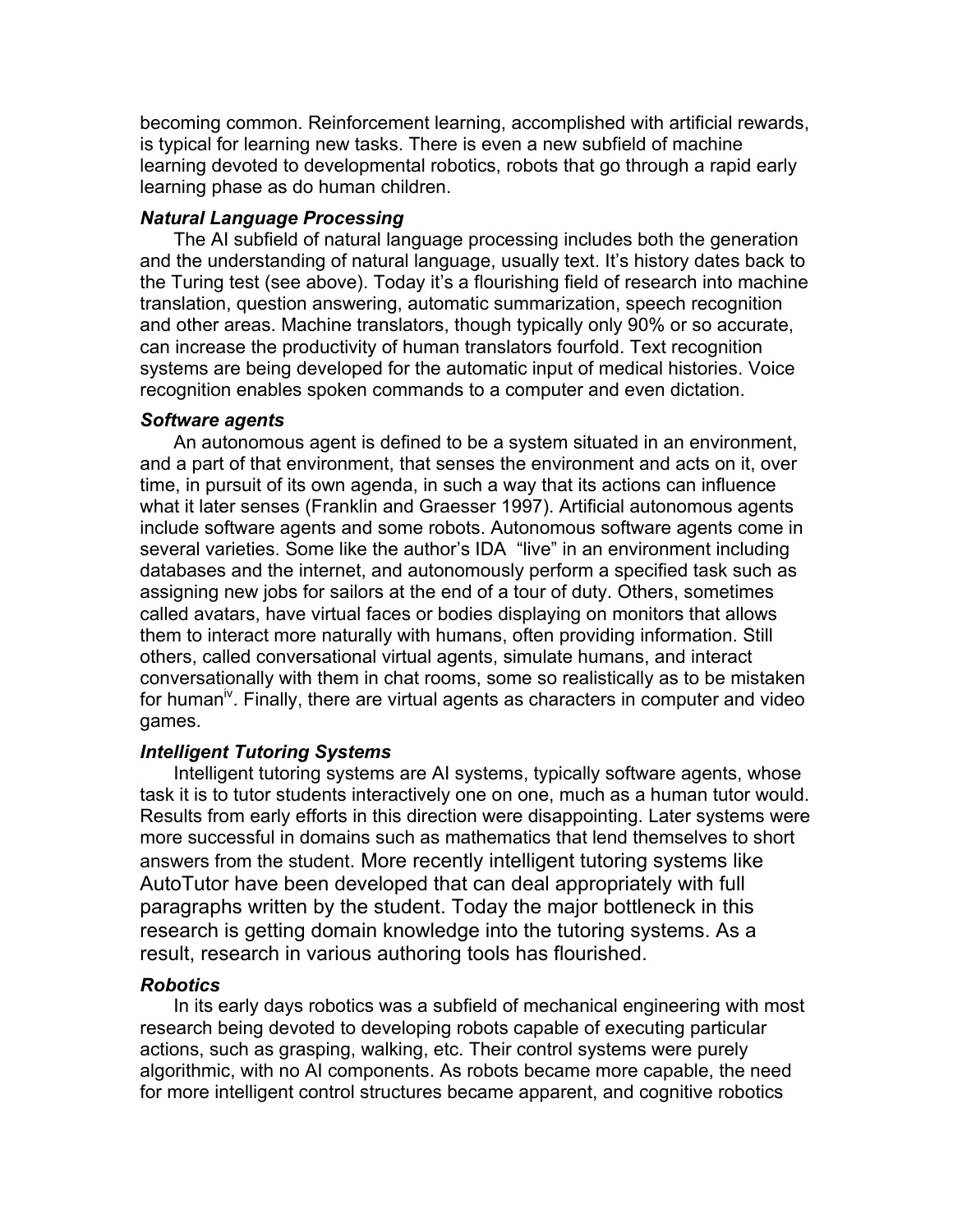research involving AI-based control structures was born. Today, robotics and AI research have a significant and important overlap (more below).

# **Recent Trends**

As 2007 began, artificial intelligence has not only emerged from its AI winter into an AI spring, but that spring has morphed into a full-fledged AI summer with its luxuriant growth of fruit. Flourishing recent trends include soft computing, agent based AI, cognitive computing, developmental robotics, and artificial general intelligence. Let's look at each of these in turn.

### *Soft computing*

In addition to the components described earlier, namely neural nets, evolutionary computing and fuzzy logic, soft computing is expanding into hybrid systems merging symbolic and connectionist AI. Prime examples of such hybrid systems are ACT-R, CLARION, and the author's LIDA. Most such hybrid systems, including the three examples, were intended as cognitive models. Some of them underlie the computational architectures of practical AI programs. So=oft computing now also includes artificial immune systems with their significant contributions to computer security as well as applications to optimization and to protein structure prediction.

### *AI for data mining*

Along with statistics, AI provides indispensable tools for data mining, the process of searching large databases for useful patterns of data. Many of these tools have been derived from research in machine learning. As databases rapidly increase in content, data mining become more and more useful, leading to a trend toward researching AI tools for data mining.

### *Agent based AI*

The situated, or embodied, cognition movement (Varela Thompson and Rosch 1991), in the form of agent based AI, has clearly carried the day in AI research. Today, most newly fielded AI systems are autonomous agents of some sort. The dominant AI textbook (Russell and Norvig 2002), used in over 1000 universities world wide, is the leading text partially because its first edition was the first agent based AI textbook. Applications of AI agents abound. Some were mentioned in the section on software agents above.

### *Cognitive computing*

Perhaps the newest, and certainly among the most insistent, current trends in AI research is what has come to be called cognitive computing<sup>y</sup>. Cognitive computing includes cognitive robotics, development robotics, self-aware computing systems, autonomic computing systems and artificial general intelligence. We'll briefly describe each in turn.

As mentioned above, robotics in its early days was primarily concerned with *how* to perform actions, and was mostly a mechanical engineering discipline. More recently this emphasis is shifting to action selection, that is, to deciding *what* action to perform. *Cognitive robotics*, the endowing of robots with more cognitive capabilities, was born, and is becoming an active subfield of AI.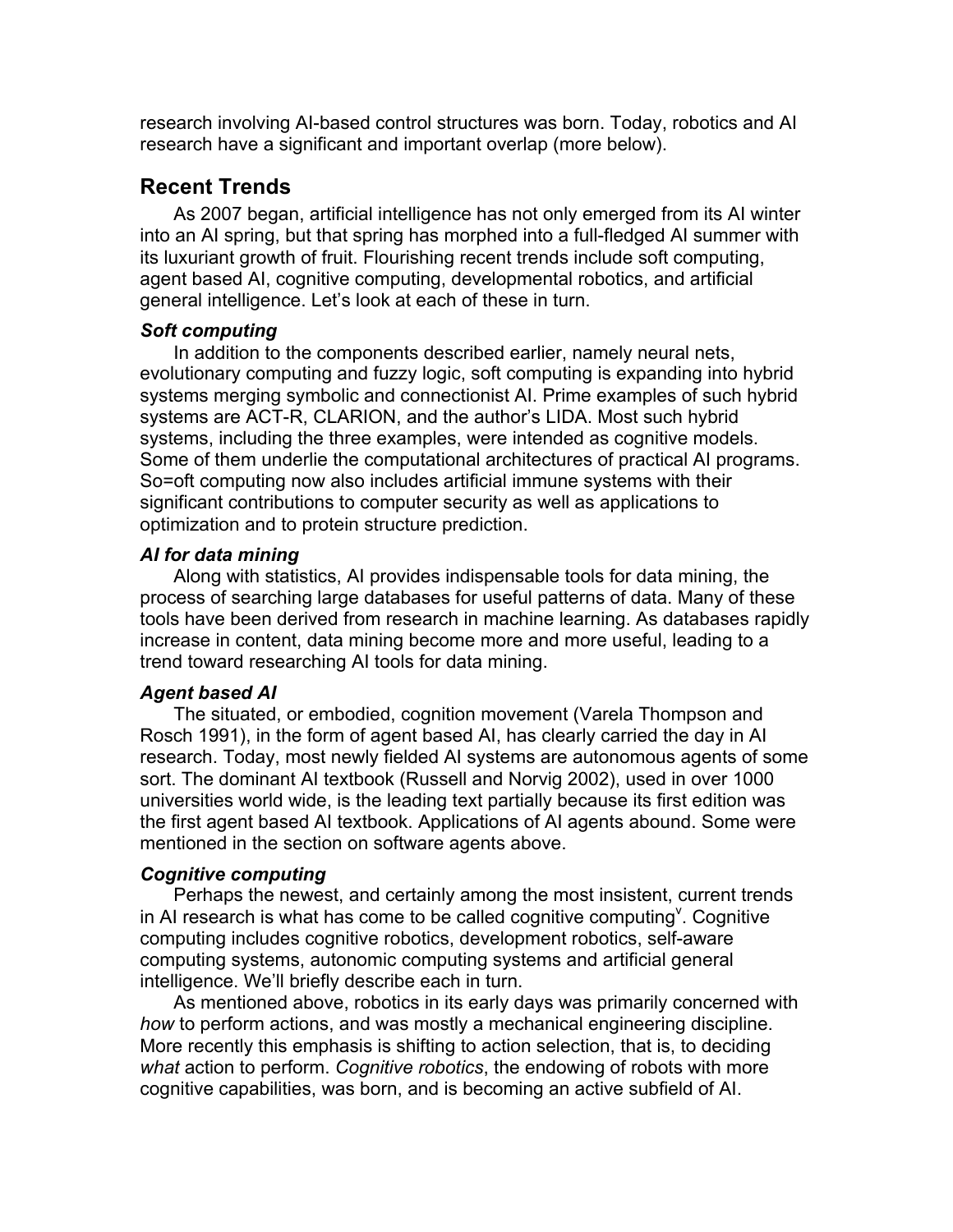Another closely related new AI research discipline, *developmental robotics*, combines robotics, machine learning and developmental psychology. The idea is enable robots to learn continually as humans do. Such learning should allow cognitive robots to operate in environments too complex and too dynamic for all contingencies to be hand crafted into the robot. This new discipline is supported by the IEEE Technical Committee on Autonomous Mental Development.

Government agencies are investing in cognitive computing in the form of *selfaware computing systems*. DARPA, the Defense Advanced Research Programs Agency sponsored the Workshop on Self-aware Computer Systems. Ron Brachman, then director of the DARPA IPTO program office, and now the president of AAAI, the American Association for Artificial Intelligence, spelled it out thusly:

"A truly cognitive system would be able to ... explain what it was doing and why it was doing it. It would be reflective enough to know when it was heading down a blind alley or when it needed to ask for information that it simply couldn't get to by further reasoning. And using these capabilities, a cognitive system would be robust in the face of surprises. It would be able to cope much more maturely with unanticipated circumstances than any current machine can."

DARPA is currently supporting research on such biologically inspired cognitive systems.

IBM Research is offering commercially oriented support for cognitive computing through what it refers to as *autonomic computing*. The primary interest here is in self-configuring, self-diagnosing and self-healing systems.

A very recent and not yet fully developed trend in AI research is the move toward systems exhibiting a more human-like general intelligence, beginning to be called *artificial general intelligence* (AGI). The development of this AGI trend can be traced through a sequence of special tracks, special sessions, symposia and workshops:

- AAAI'04 Fall Symposium entitled Achieving Human-Level Intelligence through Integrated Systems and Research
- AAAI'06 Special Track on Integrated Intelligent Capabilities
- WCCI'06 special session entitled A Roadmap to Human-Level Intelligence
- CogSci'06 symposium on Building and Evaluating Models of Human-Level Intelligence
- AAAI'06 Spring Symposium entitled Between a Rock and a Hard Place: Cognitive Science Principles Meet AI-Hard Problems
- Workshop on Artificial General Intelligence

Such AGI systems being developed include LIDA, Joshua Blue, and Novamente.

### *AI and Cognitive Science*

The science side of AI is devoted primarily to modeling human cognition. Its application is to provide hopefully testable hypotheses for cognitive scientists and cognitive neuroscientists. In addition to cognitive models with more limited theoretical ambition, integrated models of large portions of cognition have been developed. These include SOAR, ACT-R, CLARION, and LIDA. Some of them have been implemented computationally as software agents, becoming part of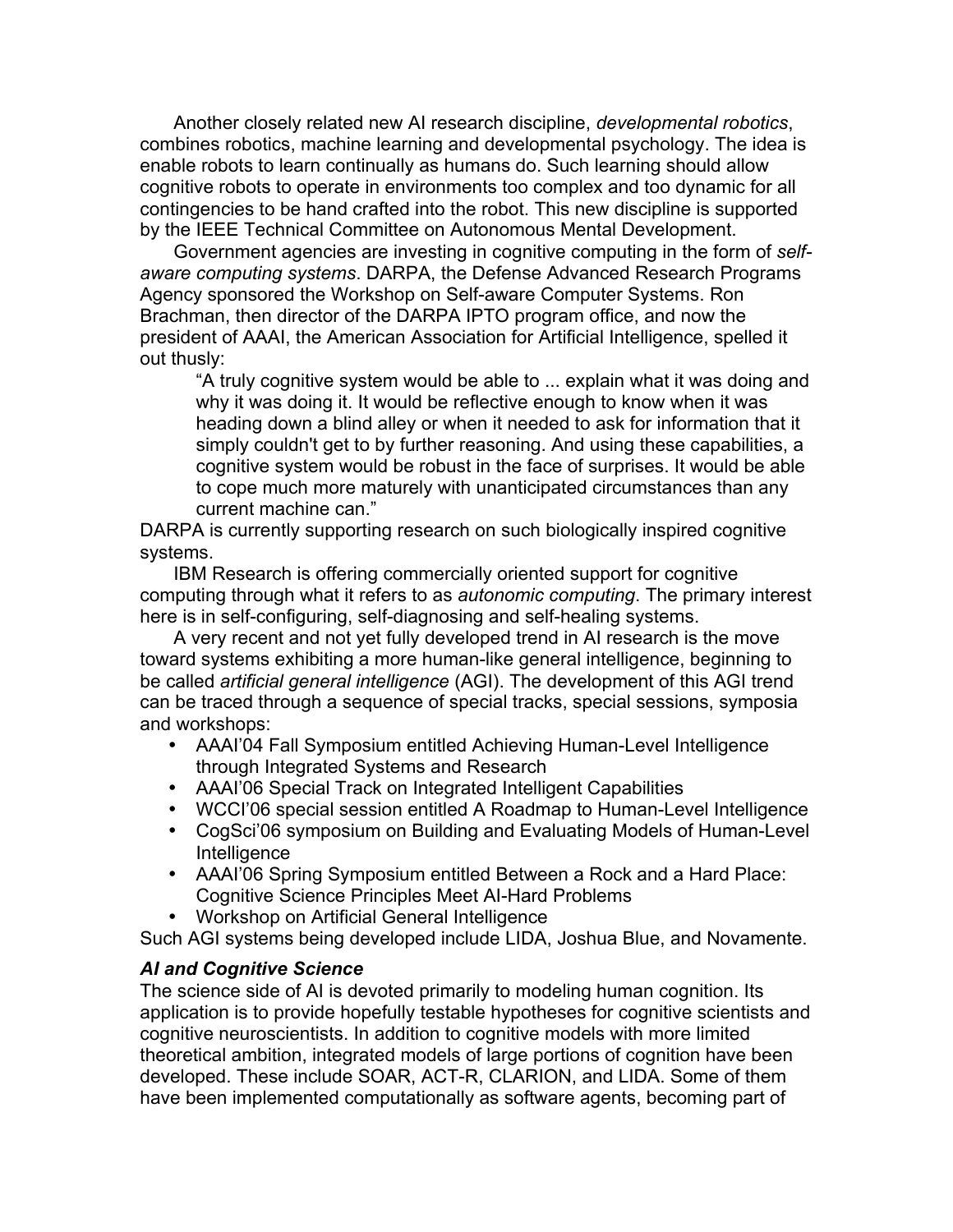embodied cognition. One of them, LIDA, implements several different psychological theories, including global workspace theory, working memory, perception by affordances and transient episodic memory. The importance of this cognitive modeling subfield of AI has be recognized by a few computer science department offering degree programs in cognitive science.

# **The core themes — where do they stand now?**

### *Smart Software vs. Cognitive Modeling*

As throughout AI history, both pursuits are still active in AI research, the engineering side and the science side. Currently, both are moving toward a more general approach. Smart software is beginning to including AGI. Cognitive modeling is moving toward more integrated hybrid models such as ACT-R, CLARION and LIDA, in addition to its traditional interest in more specialized models. Another major push on the smart software side is toward more autonomous software agent systems.

### *Symbolic AI vs. Neural Nets*

Both symbolic AI and neural nets have survived their respective winters and are now flourishing. Neither side of the controversy has won out. Both continue to be quite useful. They are even coming together in such hybrid systems as ACT-R, CLARION and LIDA. ACT-R melds symbolic and neural net features. CLARION consists of a neural net module interconnected with a symbolic module. LIDA incorporates passing activation throughout an otherwise symbolic system making it also quite neural-net like.

### *Reasoning vs. Perception*

Research into AI reasoning continues unabated in such subfields as search, planning and expert systems. Fielded practical applications are legion. Perception has come into its own in machine vision, agent based computing and cognitive robotics. Note that they come together in the last two, as well as in integrated cognitive modeling and AGI.

### *Reasoning vs. Knowledge*

In addition to reasoning, knowledge plays a critical role in expert systems, and in agent based computing, self-aware computing and autonomic computing also. Again both are alive and flourishing, with the importance of adding knowledge to practical system ever more apparent. Data-mining has become another way of acquiring such knowledge..

### *To Represent or Not*

Without representation, Brooks' subsumption architecture accords each layer its own senses and ability to choose and perform it's single act. A higher level can, when appropriate, subsume the action of the next lower level. With this subsumption architecture controlling robots, Brooks successfully made his point that much could and should be done with little or no representation. Still, representation is almost ubiquitous in AI systems as they become able to more intelligently deal with ever more complex, dynamic environments. It would seem that representation is critical to the process of action selection in AI systems, but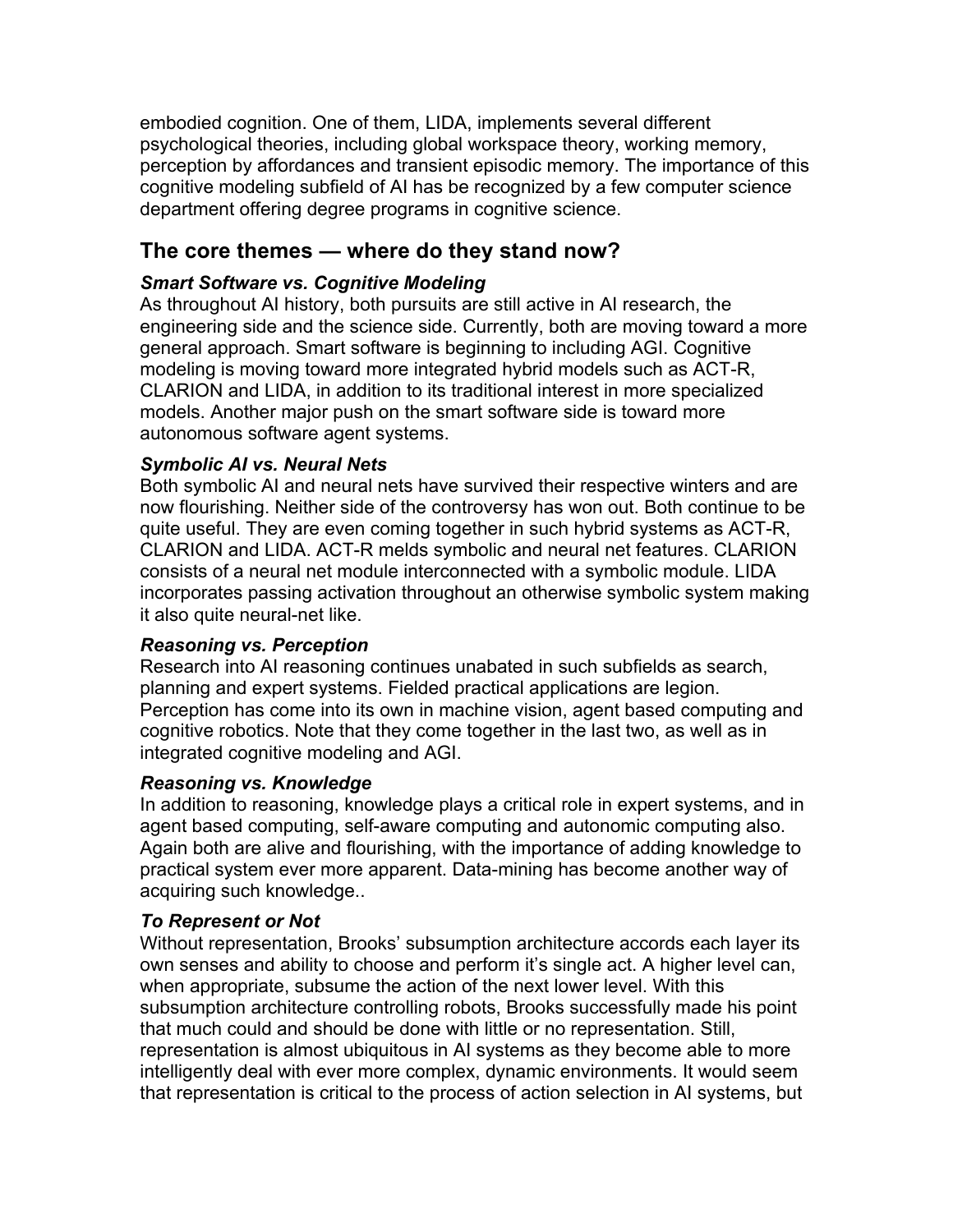much less so to the execution of these actions. The argument over whether to represent seems to have simply died away.

# *Brain in a Vat vs. Embodied AI*

For once we seem to have a winner. Embodied, or situated, AI has simply taken over, as most of the new research into AI systems is agent based. Perusal of the titles of talks at any of the general AI conferences like AAAI or IJCAI makes this abundantly clear.

### *Narrow AI vs. Human Level Intelligence*

Narrow AI continues to flourish unabated, while the pursuit of human level intelligence in machines is gaining momentum via AGI.

Except for the strong move of AI research toward embodiment, each side of every issue continues to be strongly represented in today's AI research. Research into artificial intelligence is thriving as never before, and promises continuing contributions, both practical to engineering and theoretical to science.

# **References**

Brooks, R.A., 1991. Intelligence without representation, Artificial Intelligence 47, 139–159.

Chalmers, D. 1990. Why Fodor and Pylyshyn Were Wrong: The Simplest Refutation. *Proceedings of the 12th Annual Conference of the Cognitive Science Society,* Hillsdale, NJ: Lawrence Erlbaum.

Church, A. 1936. An unsolvable problem of elementary number theory. *Amer. J. Math.* 58:345-363.

Davis, R., B. G. Buchanan and E. H. Shortliffe. 1977. Production Rules as a Representation for a Knowledge-Based Consultation Program. *Artificial Intelligence* **8**: 15-45

Fodor, J.A. and Pylyshyn, Z. 1988. Connectionism and cognitive architecture. *Cognition*, 28, 3-71.

Franklin, S., and A. C. Graesser. 1997. Is it an Agent, or just a Program?: A Taxonomy for Autonomous Agents. In *Intelligent Agents III*. Berlin: Springer Verlag.

Holland, John H. 1975. *Adaptation in Natural and Artificial Systems*, Ann Arbor: University of Michigan Press.

Lindsay, Robert K., Bruce G. Buchanan, Edward A. Feigenbaum, and Joshua Lederberg. 1980. *Applications of Artificial Intelligence for Organic Chemistry: The Dendral Project.* Columbus, OH: McGraw-Hill,

McCulloch, W. S., and W. H. Pitts. 1943. A logical calculus of the ideas immanent in nervous activity. *Bulletin of Mathematical Biophysics* 5:115-133.

McClelland, J. L., Rumelhart, D. E., and the PDP research group. (1986). *Parallel distributed processing: Explorations in the microstructure of cognition. Volume II.* Cambridge, MA: MIT Press.

McCune. W. 1997. Solution of the Robbins problem. *J. Automated Reasoning*, 19. 263--276.

McDermott, John P. 1980. R1: The Formative Years. AI Magazine. 2. 21-29.